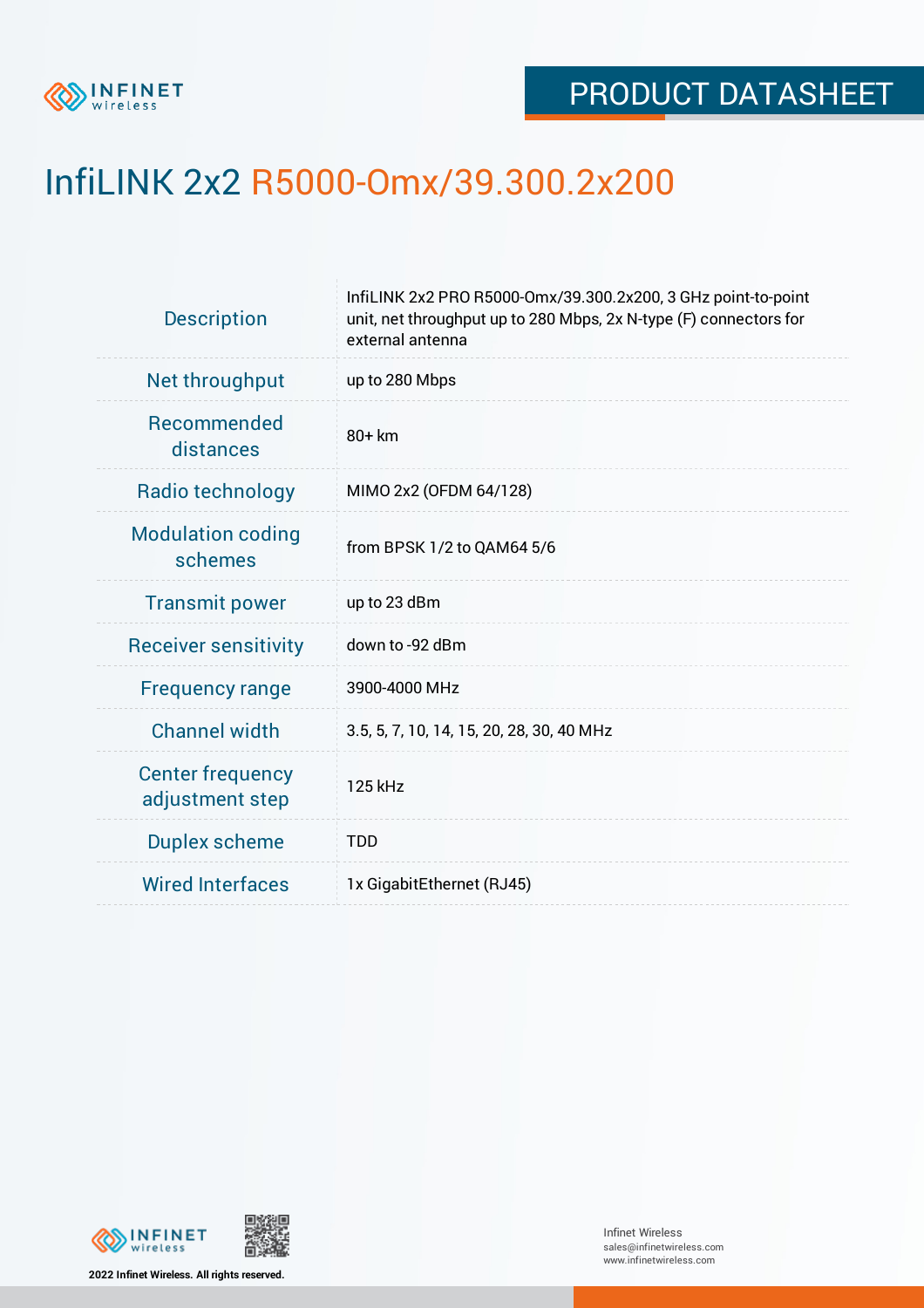

## PRODUCT DATASHEET

# InfiLINK 2x2 R5000-Omx/39.300.2x200

| Consumption                | up to 20 W                                                                                                                                                                                                                                                                                                            |                            |                       |                          |                 |  |
|----------------------------|-----------------------------------------------------------------------------------------------------------------------------------------------------------------------------------------------------------------------------------------------------------------------------------------------------------------------|----------------------------|-----------------------|--------------------------|-----------------|--|
| <b>Power options</b>       | 110-240 VAC @ 50/60 Hz, ±4356 VDC                                                                                                                                                                                                                                                                                     |                            |                       |                          |                 |  |
| <b>Outdoor Unit (ODU)</b>  | 240 x 240 x 57 mm, 2.2 kg                                                                                                                                                                                                                                                                                             |                            |                       |                          |                 |  |
|                            |                                                                                                                                                                                                                                                                                                                       |                            |                       |                          |                 |  |
| <b>Part Number Options</b> | Prefix<br>R5000-Omx                                                                                                                                                                                                                                                                                                   | Freq.<br><b>Band</b><br>39 | <b>Bitrate</b><br>300 | Output<br>Power<br>2x200 | Capacity<br>300 |  |
| <b>Part Number Example</b> | R5000-Omx/39.300.2x200                                                                                                                                                                                                                                                                                                |                            |                       |                          |                 |  |
| <b>Packing List</b>        | - Outdoor unit R5000-Omx/39.300.2x200 - 1 pcs.<br>- Power Supply IDU-BS-G - 1 pcs.<br>- Power Cord - 1 pcs.<br>- Connector - 1 pcs.<br>- Standard RJ-45 connector - 1 pcs.<br>- Shielded RJ-45 connector - 1 pcs.<br>- RJ-45 Plug Cap - 1 pcs.<br>- MONT-KIT-85 Mounting kit - 1 pcs.<br>- Quick Start Guide - 1 pcs. |                            |                       |                          |                 |  |



**2022 Infinet Wireless. All rights reserved.**

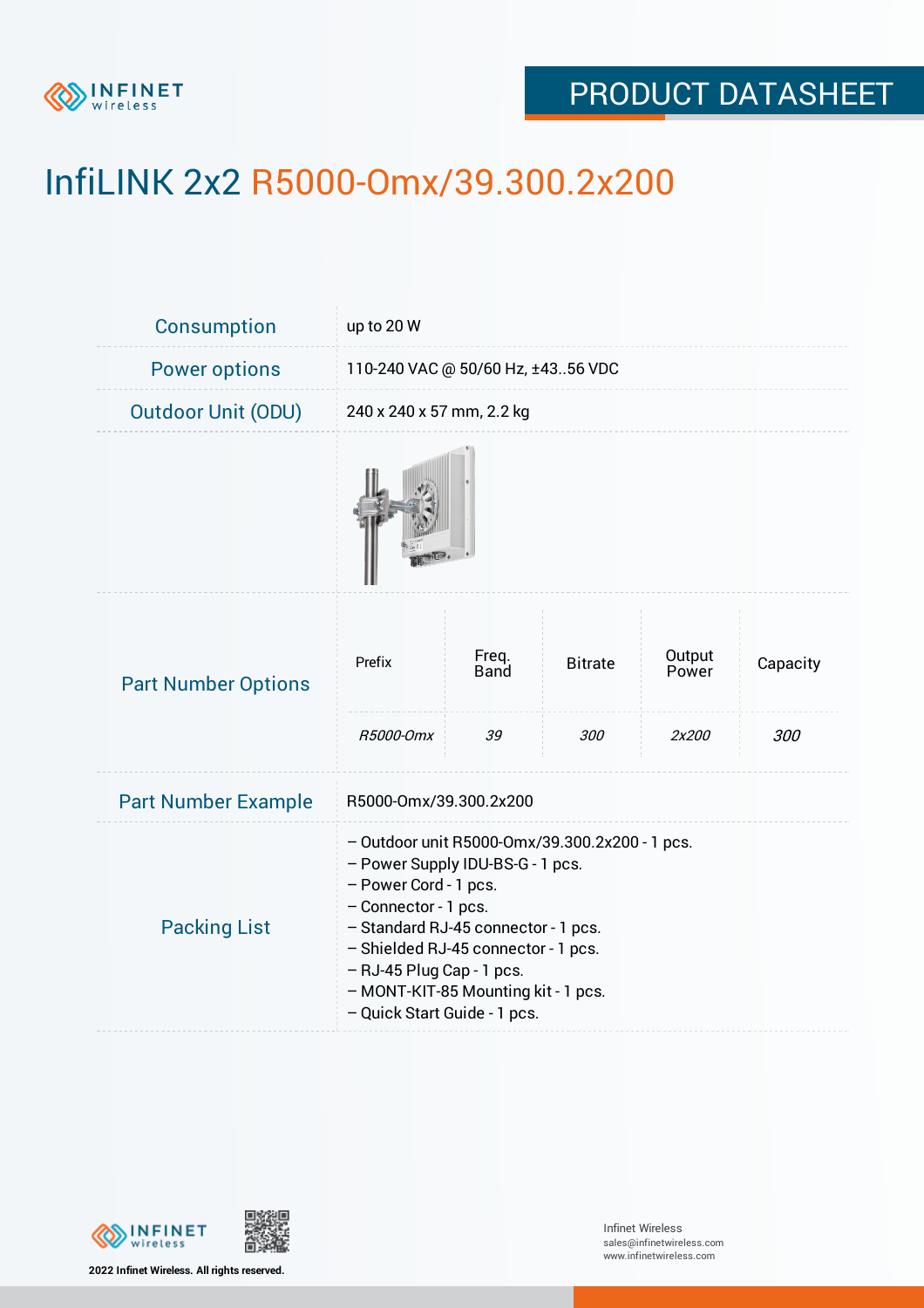

## PRODUCT DATASHEET

# InfiLINK 2x2 R5000-Omx/39.300.2x200

### Features

#### **RADIO**

- **Voice/RTP Aware Superpacketing**
- **DFS**
- **Automatic Bitrate Control** Þ
- Þ **Automatic Transmit Power Control**
- ь **TDD synchronization using AUX-ODU-SYNC (excluding Smn/Lmn)**
- **Spectrum Analyzer mode** ۰
- **Channel testing tools** ١

#### **NETWORKING**

- **Ethernet-over-IP and IP-over-IP tunneling**
- Þ **ARP protocol support**
- ۱ **MAC/IP filtering**
- Þ **Full-fledged 2nd layer switch**
- Þ **RIPv2 / OSPFv2 /static routing**
- **L2/L3 Firewall** Þ
- **NAT (multipool, H.323-aware)** Þ
- Þ **DHCP client/server/relay**

#### **MANAGEMENT FEATURES**

- **Various Management Protocols: HTTP, HTTPS, Telnet, SSH, SNMP v1/2c/3 (MIB-II and proprietary MIBs)**
- **Graphical User Interface**
- **LED Indication: power status, wireless and wired link status, signal level**
- **Antenna alignment tool**
- ٠ **Automatic software update**
- **Online monitoring with proprietary EMS InfiMONITOR.**

#### **QUALITY-OF-SERVICE**

- **17 priority queues**
- **IEEE 802.1p support**
- **IP TOS / DiffServ support**
- ٠ **Full voice support**
- **Traffic limiting (absolute, relative, mixed)** ٠
- **Traffic redirection**